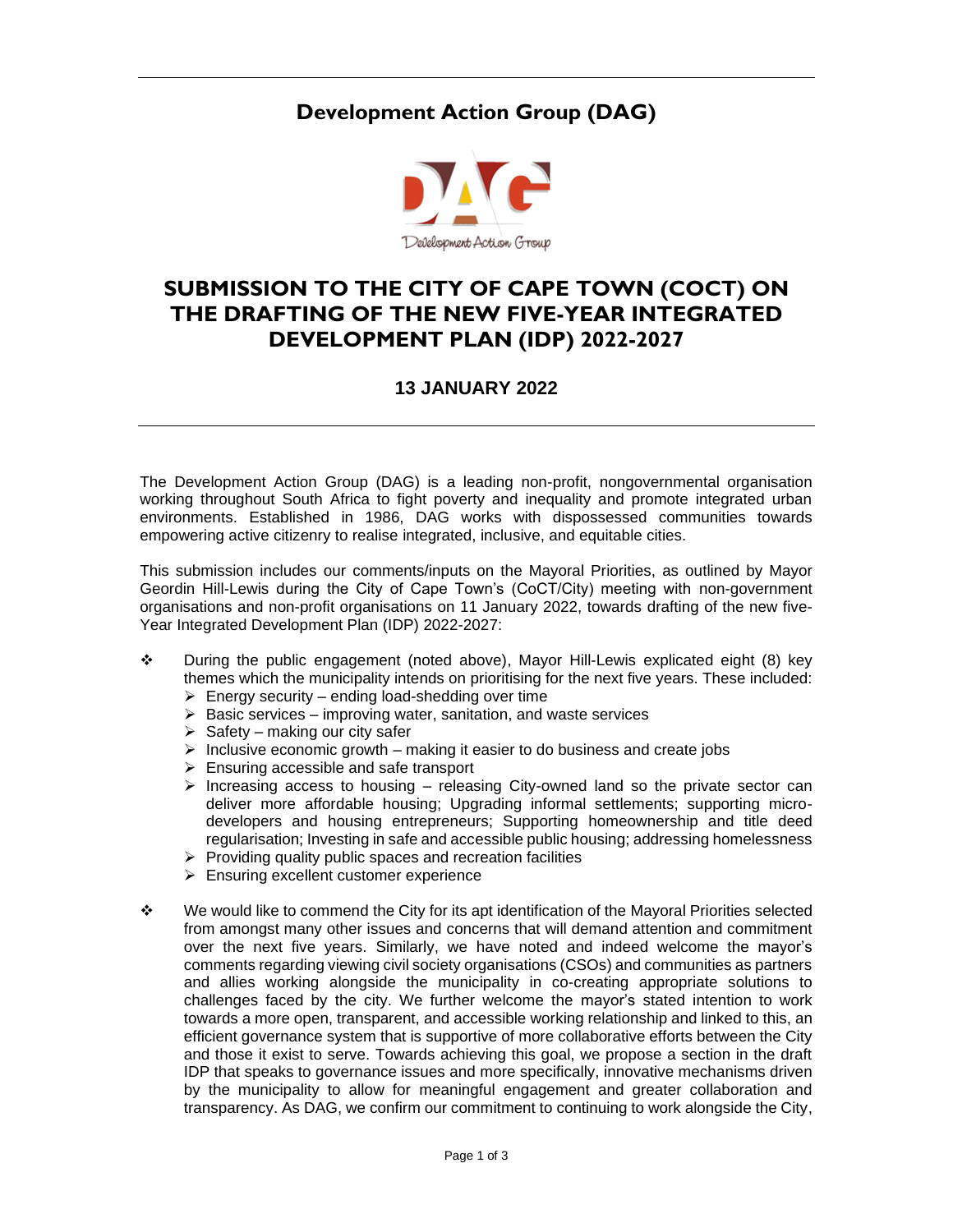communities and others to addressing these and other priorities supporting the creation of an inclusive, integrated, and spatially just city.

❖ Secondly, we support the comments in relation to the importance of appropriately contextualising and offering a problem statement outlining exactly what the perceived challenges are, how this has led to identification of the issue as a priority area, along with concomitant proposed responses/solutions to the issue at hand, made by others during the public engagement. In the absence of such context, it becomes rather challenging to assess exactly what the specific issues are in relation to the priority that the City seeks to address and how best to contribute towards co-creating appropriate responses, specific to the problem related to the priority identified.

For the remainder of this submission, we direct our inputs to Mayoral Priority six (6)*: Increasing access to housing – releasing City-owned land so the private sector can deliver more affordable housing:* 

- ❖ DAG's response to the question "From the list below, choose the **MOST important** priority you believe will **make Cape Town a better city**" – as presented in the public engagement – is unequivocally Priority 6. DAG believes that it is impossible to build viable, integrated human settlements without comprehensively addressing the issue of land. To not do so means that the core factor of Cape Town's low-income housing crisis will remain largely unaddressed. DAG, for decades have and continue to advocate for the release of stateowned vacant and under-utilised well-located land for affordable housing. National government have an important role to play in supporting municipalities to implement the housing programme, in our view, first and foremost by unlocking public land for human settlements developments. Equally, municipalities have a key obligation in terms of this requirement, also having a responsibility to strengthen efforts aimed at utilising vacant land and buildings they own in implementing the programme.
- ❖ We posit that it is paramount that whatever land the CoCT does own is used to the maximum benefit of as many people as possible. The extent to which the CoCT can ensure that vacant underutilised land and buildings across the city are put to its best and most productive use is therefore crucial, much more so when the municipality is faced with many urban residents in dire need of affordable housing and accommodation. Moreover, the sad reality of rising homelessness and proliferation of informal settlements in and around the City attest to the crisis of housing and accommodation. Without access to decent housing and accommodation, this growing mass of excluded residents are unable to enjoy the fruits of the remaining Mayoral Priorities in any material way, e.g., safety, economic inclusion, excellent customer experience, etc. On the other hand, if the City prioritises inclusion through spatially accommodating excluded residents, it can extend the fruits of the other priorities to everyone who is properly accommodated.
- ❖ In relation to the wording of Priority 6, we propose rephrasing as follows: "*affordable housing and accommodation*". This Priority speaks to land release for not only subsidised housing / bonded properties but also developing a more structured "*continuum of accommodation*" options for residents who do not qualify for either subsidised or mortgage financed housing e.g., homeless communities. We offer this recommendation so that this do not only focus on the narrow accommodation option of housing (affordable or otherwise). Perhaps the last part of the Priority should read "build/facilitate affordable accommodation options". The reason for this wording is simply because there are indeed other accommodation options, aside from Breaking New Ground (BNG) housing, for instance Social Housing, etc. These housing options provide a multitude of Cape Town residents with shelter. As a result, the mayor should rather plan to focus on a continuum of sheltering/accommodation typologies that can be directly supported by City resources. An example is the Informal Settlement Upgrading Policy that has site-and-service as one of its phases, with Minister Lindiwe Sisulu in